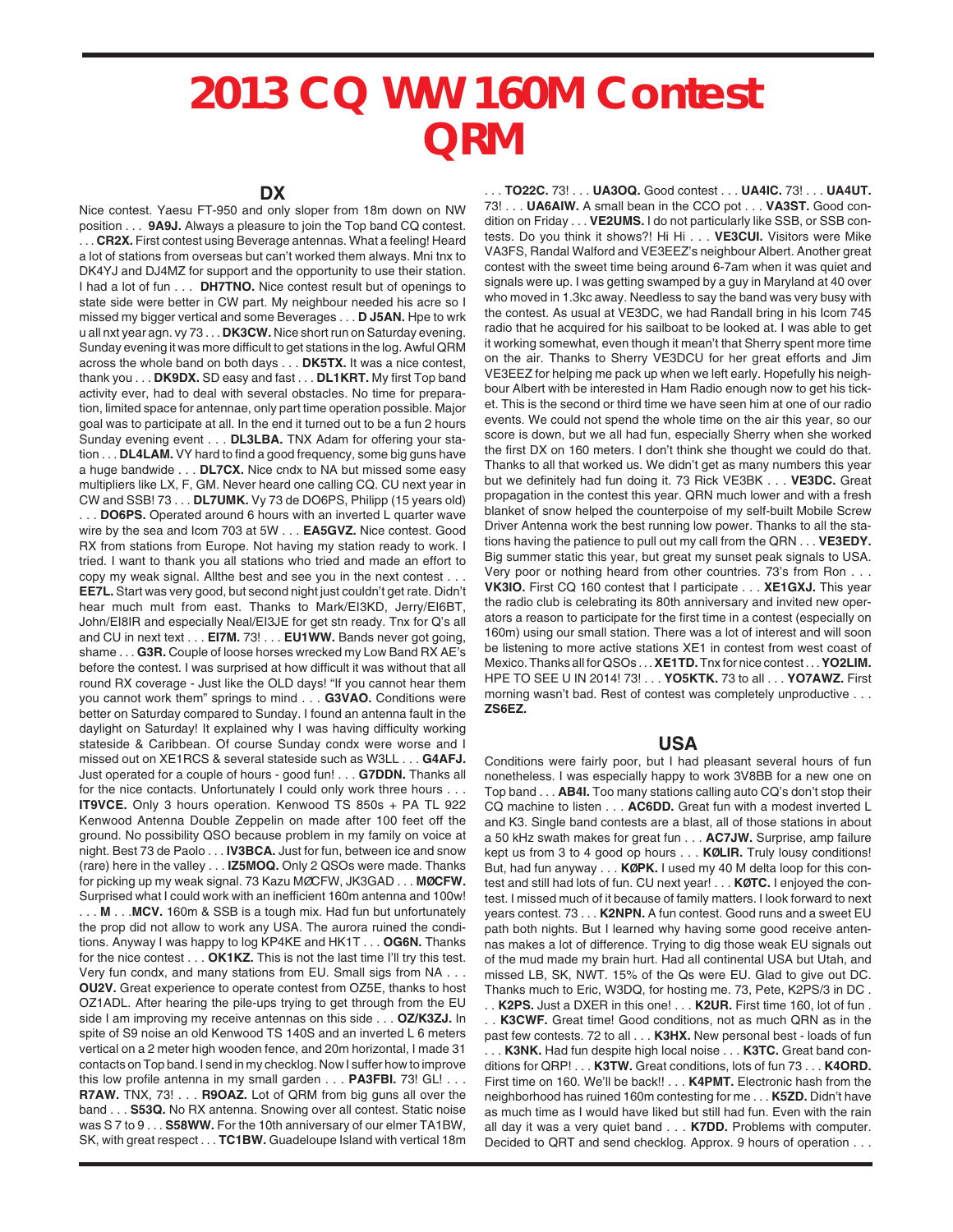**K7NJ.** Thanks CQ for sponsoring . . . **K7VK.** Great EU opening Saturday evening but no VK/ZL/JA in the mornings . . . **K8GG.** Low wire in HOA neighborhood. My K3 tuner would not tune to less then 2 to 1 but still had fun making contacts . . . **K8LF.** Outstanding DX conditions this year . . . **K8MN.** Unusual to have such great condx to Europe both nights. Some signals from EU just like locals here . . . **K8RYU.** Another great CQ 160. Conditions much better than expected, quiet in the Midwest. Worked 48 states (no MT or AK) with 366 QSOs. Thanks for listening for QRP! 73 . . . **K9FO.** Is it my imagination or did condx "suck" on Friday night? Saturday was much better . . . **K9JU.** Threw up an L on Thursday midnight. Worked out much better than I thought it would! . . . **K9PG.** Personal best score. I learned a lot this weekend about operating on the Top Band and the experience really pushed my listening skill. Looking forward to next year! . . . **KA3DRR.** Limited time so just picked up a few states needed for WAS and a couple of new countries . . . **KBØYH.** Tnx all fb test agn de yr es 73 . . . **KB9YGD.** This contest gets better every year! . . . **KC2LSD.** Trying out a new 160m Inv Vee at 90 ft. Seemed to work OK but not up to vertical standards.. Thanks for fun and Qs, 73 . . . **KDØS.** I decided to try low power. I had no idea what to expect! What did I learn? "Attitude is everything." I could bust most of the pileups with low power. I had to work at it though. Breaking the pileup on 3V8BB Saturday was a highlight for me . . . **KD4D.** Managed to load a low 80m dipole. Probably got a few watts of ERP. Condx poor. Great Fun! . . . **KKØSD.** Did some S&P'ing and also had a few good runs. Never heard North Western States. Tried to stay up late, but butt fatique set in . . . **KN4Y.** Spent some time in 3 contests this weekend: CQ160, BARTG Sprint and the Classic Exchange. Three different experiences, for certain. Consequently I didn't stay up too late for this one - lots of QRN here, and I just wasn't hearing much east of the Mississippi. Still, thanks for the Q's! . . . **KX7L.** This was my very first CW contest. I worked for weeks optimizing my antenna system here at home. I learned so much getting ready for this contest and had fun even with my low score. My determining factor being my code speed. Thank You everyone . . . **NØYET.** I decided to leave the amp off and see what is possible with 150w and a 43 ft vertical. I may try this again! . . . **N1BCL.** Lots of fun this contest. Really nice opening to EU on Friday night. Family obligations limited my time in this contest, but it sure was fun! . . . **N1SZ.** New rig for this contest, a KW TS-2000, a real beauty. Thanks to all who worked me . . . **N3JNX.** Wow, the openings both nights to EU were wonderful. Those 10 pointers really start racking up the score. Did not find the holy grail of Alaska for WAS, and notably SK and BC were missing among the mults too (and I had gotten them easily last year and in other 160 contests earlier this year). Lots of station improvements since the last year. Lots and lots of copper on the ground for radials. AL-811H amp. K9AY loop. More than doubled Q's, and amazingly I got SIX TIMES the score. Did it assisted using reversebeacon spots, worked wonderfully. Did a fair amount of running too (seemed much harder to find a run frequency second night!). First night I did most of the EU by S&P, second night had a lot more running while open to EU. Had dreams of doing SO2V when things slowed down second night, but never got around to it. Still a long way to go, but this gets me a little closer to 160M DXCC. Thanks everyone! . . . **N3QE.** I started late, at 2242Z, after stomping around in thin snow pulling small branches off radials and tightening a halyard after a last-minute finding that my antenna resonance had shifted. Some shift remains, not sure why; maybe moisture in the coax balun, but the tuner compensated OK. Wow, never mind: in my first hour, 96 Qs, 26 states, and 2 VE provinces. My 2nd hour, 75 more Qs, 6 more states, and one more VE pv. At 0122Z a loud CT called me: first EU. The rest of the 01-02Z hour, 5 more EU countries + 3 in NA/SA, including CE1/K7CA, under a pileup. From 0200 to 1616 when I quit for bed, 15 more countries, 11 of them EU + 4 non-EU including 3V8BB, also under a pileup. Best DX maybe EW1A. I got some of these 1st-night EUs running, but most by tuning. Worked hundreds of W/Ks in long fast runs including CA and WA. Second night: besides many more W/Ks running, I worked 5 EUs 03-05Z, tuning. Then, I ran EUs from ~0500 to 0643Z when I quit for bed: 46 EU Qs plus a couple dozen W/K and other NA. Not many QSOs, but 513 QSO points. I have run EUs in a few previous years in CQ WW 160 CW, but with my OK-but-not-great antenna such runs never lasted longer than 20 or 30 minutes. Besides plentiful, EU signals were LOUD: many S5 to S7 on my half-wave Beverage with no preamp. I even heard backscatter on some loud W1's: don't remem-

ber hearing that before on 160. My total for the contest was 79 EU QSOs in 24 EU countries, plus 9 other countries. I missed 5 western states: ID, MT, OR, UT, and ND. In the last 5 years I've missed only 1 or 2 of the contiguous US. This year I spent more time running and chasing EUs, and less time than usual tuning carefully for rare western states. The propagation was there: I worked several CA, WA, and NV on both nights. In the end my claimed score was my 2nd best ever in 13 years doing CQ WW 160 CW, behind only 2009, despite 1 hour less BIC time than in recent years. In 2009 I got about the same QSO and QSO point totals, but found 21 more NA and DX mults than this year. The op, the station, and the total hours have been essentially the same in the last few years. So, my good results this year must have come from excellent propagation and the resulting noticeably high activity level . . . **N3UM.** Nice conditions first night, not so good second night. Missed a sweep of states by not working KL7 which is always difficult from TN . . . **N4ARO.** A lot harder to operate from home QTH with inferior antennas,. Usually operate from WA4TL QTH, my normal contest location . . . **N4AX.** Missed out on Friday night. Had a meeting in Alabama. Arrived back home at 4:15AM. Got on until sunrise. Saturday night was great. No noise and great signals from Europe. Thanks to all and especially to CQ. This is my all-time favorite contest . . . **N4PN.** Enjoyed, but couldnt operate very long . . . **N5CW.** Just time to be on for a short while, running the KPA500 amp at 600W . . . **N6TV.** Another great 160 Meter Contest. Thanks for all the QSO's . . . **N7KQ.** Forgot about contest! Heard someone talking about it Fri night tuned rig down to 160CW and fired up computer. Jumped into contest and had a great time! Tnx all for listening to my weak signal! WA7LT worked me when I turned power all the way down to lowest setting possible for tune up. He still heard me and he ended up being my first contact by accident! . . . **N7LT.** Great fun! . . . **N8CPA.** Conditions were pretty good, but I had to work Friday evening, so only put in a few hours. 3V8BB was loud but worked very few USA. At 04Z some EU signals were huge! But, very few answered my CQ's . . . **N8II.** Nice to be back contesting. I've been converting station from PRO III to K3 since August. I spent Friday night configuring MircoHam MK2R and Writelog. The K3 is amazing with a great S/N ratio. I spent just under 8-1/2 hours Saturday night, mostly S & P working with various receive antennas. At times Europe was as loud as I can remember. Thanks to all who participated . . . **N8PW.** Someday, receive antennas. Thanks again to K8MK

. . . **N8VW.** There are some really impressive operators out there. My call was copied correctly on the first time by nearly everyone. Fun time! . . . **N8WL.** This turned out to be a CW operation in "lower" power than I had expected, when I wiped out the DirectTV receiver (upgraded system!) with the first transmission of the contest! No time to analyze the RFI issue this weekend so I just throttled the power back until the problem went away. 25 watts was all I could run :( I missed a bit of "Prime Time Radio Time" Friday evening while my XYL watched a movie. I didn't want to upset her by wiping out the sat. receiver! All of Friday night and most of Saturday night was spent S&Ping. Looking for mults up and down the band. I ran across KV4FZ in my first 15 minutes in the contest. I wasn't sure I would be able to make the contact at 25 watts but he got it after a few overs. For me that was like the 30 foot putt in golf you sink that keeps bringing you back! I was hearing some EU Friday night, but nothing as strong as EU signals Saturday night into Sunday morning. The strongest EU heard Friday night into Saturday morning was CS2F. He really came up in signal strength around his sunrise and I was able to get my 25 watts to his receiver! Saturday night the band was the quietest I have heard it in a long time, and I was hearing EU all up and down the band in between the strong U.S. stations. My S&P rate really fell off the map as I was spending a lot of time trying to work EU DX! I was able to work a total of 7 DX and a few new ones at that! As the activity started to die a little after midnight local time Sunday morning I gave calling CQ a shot. In all, about 77 of my Q's are are from running a freq. Tough to do with 25 watts and and a very low hanging inverted U on a postage stamp size lot! The U starts at the base of my 36ft tower and goes vertical 33ft about 3ft away from the tower leg. It then goes about 75ft horizontal and slopes down to about 25ft off the ground to a maple tree in the back corner of my lot. From there, the remaing 33ft comes down vertical to my neighbor's wood fence and the last 8ft or so is attached along the fence 4ft off the ground heading back to the tower. This antenna would probably be a great RX antenna for someone with a decent TX antenna!! I put this antenna up in kind of a haste